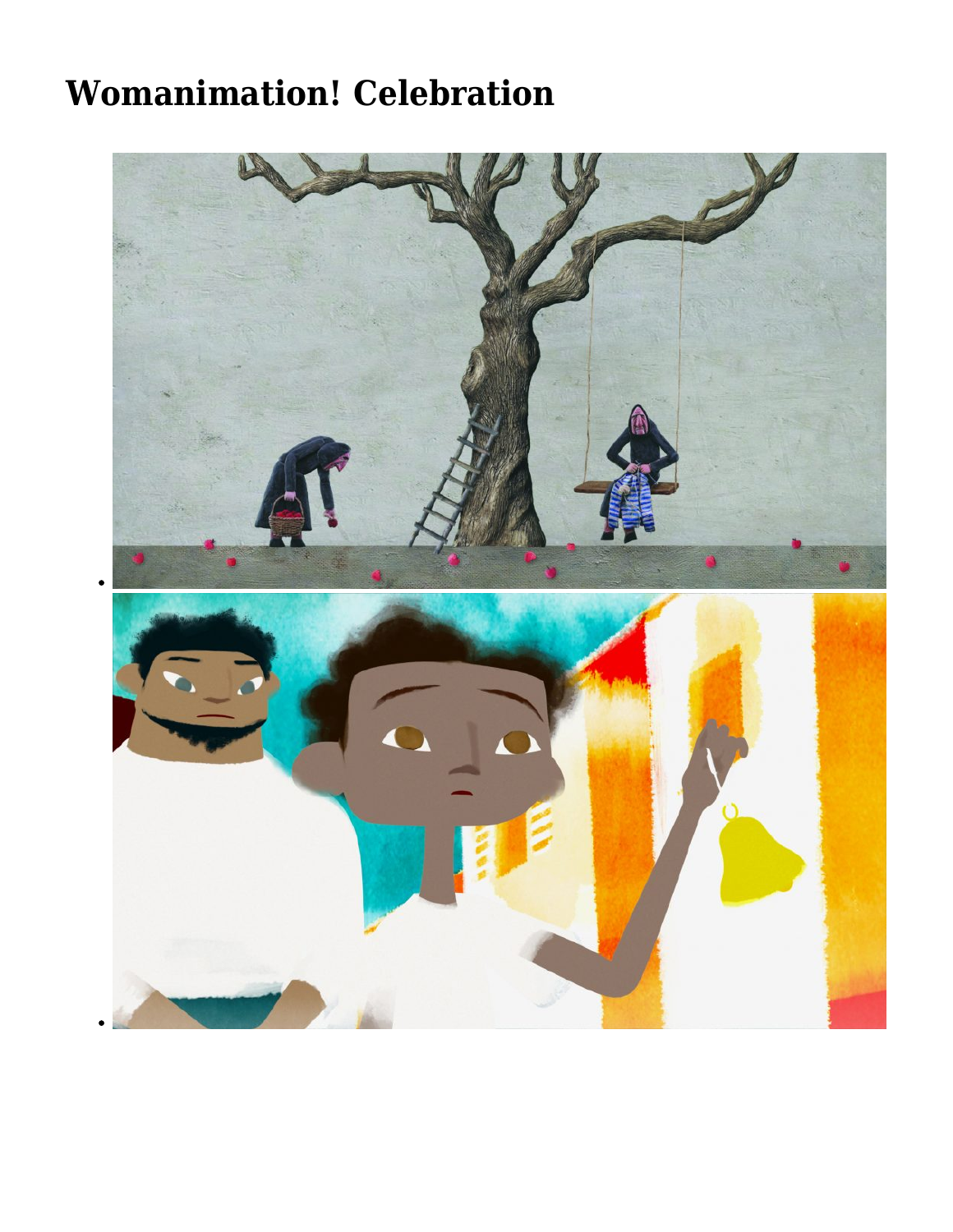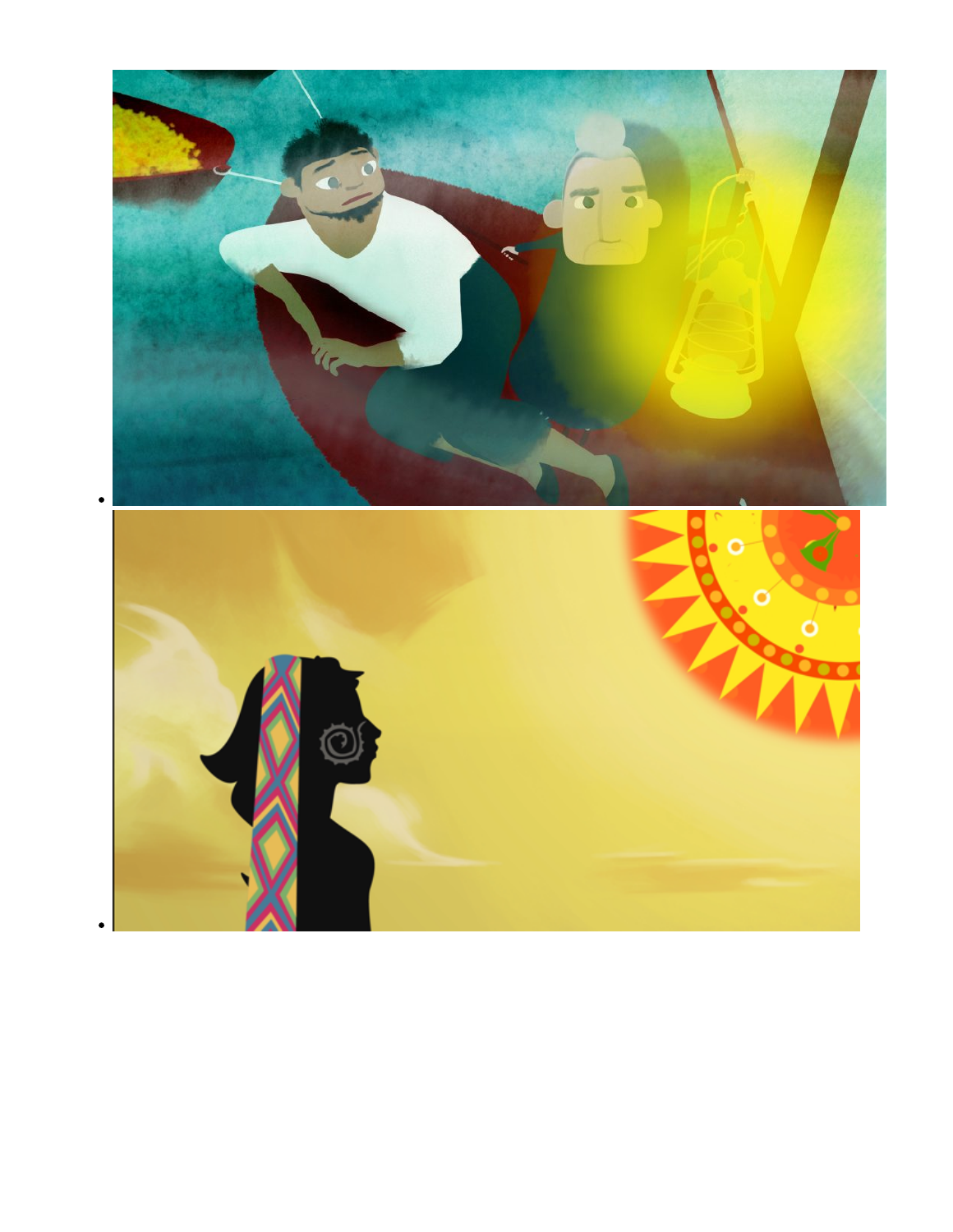

On June 29, some of the best women-created animation from around the world will be featured at AS220 for the annual Womanimation! screening. MergingArts Productions, helmed by creative director Toni Pennacchia, puts the festival together every year. This 90-minute festival brings to the screen 12 animated shorts from 11 countries, and more than half of them are world premieres.

In today's political climate, proudly nasty women are pissed off. But these shorts — though not appropriate for children — are not political in nature. Pennacchia says, "It is more personal than political, focusing on the story-telling power of animation, while still presenting distinctively female perspectives. Themes may be deep and dark or light and fanciful, from the complexities of sexual